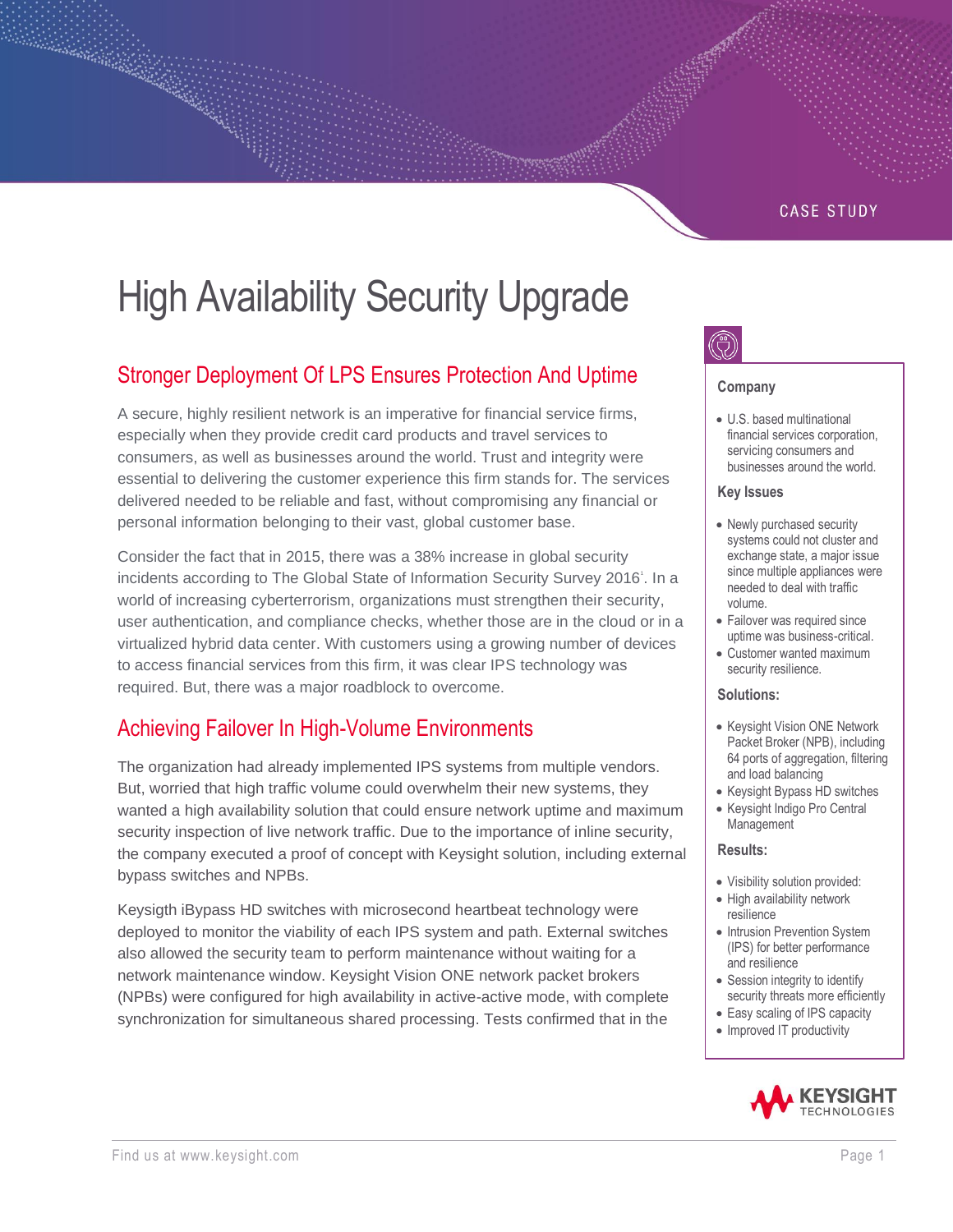event of an IPS outage—such as a power failure, cable disconnect or software error—the Keysight iBypass HD switch rerouted traffic around the problem to prevent a network outage. And failover tests demonstrated that Keysight's solution delivered nearly instantaneous recovery, allowing the company to meet targeted service levels.

## Reducing Capex For Tool Purchases

Another advantage of Keysight solution is the ability to share the capacity of security appliances across multiple network links and use load balancing to distribute traffic and prevent congestion on any one device. With these benefits, the company was able to handle increasing traffic volume without having to purchase additional appliances. Keysight NPBs also enable automatic rebalancing whenever a device is removed or added. This greatly simplifies the process of adding scale, since new devices are instantly detected and traffic is allocated without manual intervention.

The session integrity of Keysight NPBs in active-active mode was also an important feature and ensured that each IPS saw a complete transaction from beginning to end, making it less likely that a security threat would go undetected. Load balancing enhances both resiliency and security.

## Increasing Tool Efficiency To Reduce Tool Purchases

To reduce the cost of acquiring additional IPS systems to handle growing traffic volume, Keysight NPBs performed load balancing across the company's existing devices, to allocate traffic more equally and prevent congestion on any one network link. In addition, Keysight NPBs enable automatic rebalancing whenever a device is removed or added to the overall security fabric. This greatly simplifies the process of adding scale, since new devices are instantly detected and traffic is allocated without manual intervention. Load balancing enhances both resiliency and security.

Keysight session integrity was also an important feature and ensured that each IPS saw a complete transaction from beginning to end, making it less likely that a security threat would go undetected.

## Greater Efficiency With Single Pane Of Glass Management

Finally, using Keysight´s Vision ONE GUI, the company was able to significantly improve IT team productivity, with the ability to centrally manage the entire build-out of over 50 sites.



The Keysight fabric solution delivered the extreme high availability required



NPBs manage data flow, limiting the need for additional tool capacity.